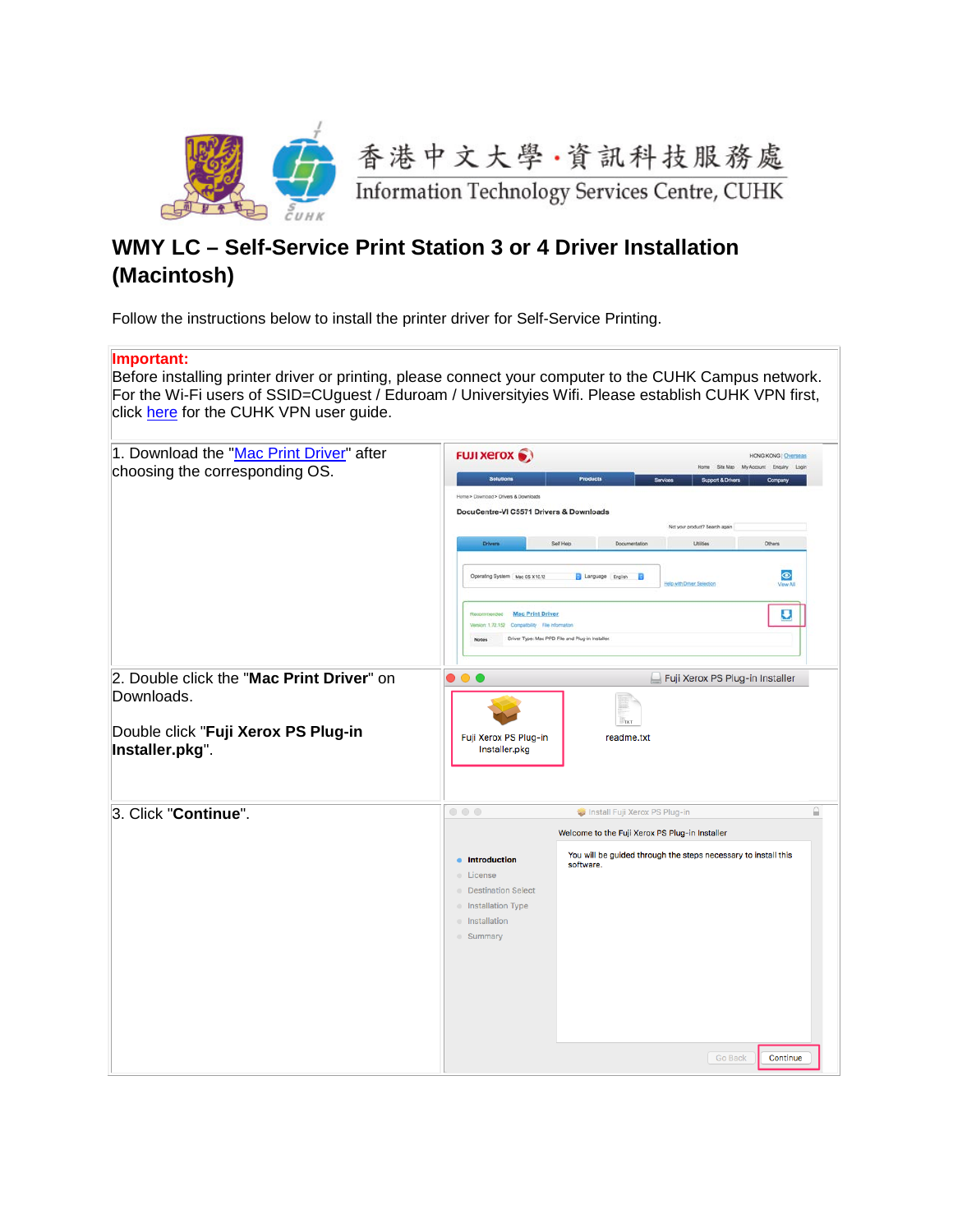| 4. Read the software license agreement<br>carefully, click "Continue" to proceed. | Install Fuji Xerox PS Plug-in<br>To continue installing the software you must agree to the terms of<br>the software license agreement.                                                                                                                                                                                                                                                                                                                                                                                                                              |
|-----------------------------------------------------------------------------------|---------------------------------------------------------------------------------------------------------------------------------------------------------------------------------------------------------------------------------------------------------------------------------------------------------------------------------------------------------------------------------------------------------------------------------------------------------------------------------------------------------------------------------------------------------------------|
| Click "Agree" if you accept the license<br>agreement.                             | $\bullet$ Inti<br>Click Agree to continue or click Disagree to cancel the installation and<br>· Lic<br>quit the Installer.<br>· De<br>$\circ$ Ins<br><b>Read License</b><br><b>Disagree</b><br>Agree<br>Ins<br>$\blacksquare$                                                                                                                                                                                                                                                                                                                                       |
|                                                                                   | $\mathcal{L}$ and $\mathcal{L}$<br><b>Summary</b><br>2. In accordance with the terms and conditions of this<br>Software License Agreement (the "Agreement"), Fuji Xerox<br>grants you ("Customer") a non-assignable, non-transferable<br>and nonexclusive license to use the Software on a<br>Customer's computer in Japan to use the equipment<br>distributed by Fuji Xerox, its subsidiaries, distributors or<br>resellers.<br>3. Customer shall follow the instructions and/or restrictions<br>specified by Fuji Xerox with respect to this download<br>service. |
|                                                                                   | Print<br><b>Go Back</b><br>Continue<br>Save                                                                                                                                                                                                                                                                                                                                                                                                                                                                                                                         |
| 5. Click "Install" to proceed the installation.                                   | $\circ\circ\circ$<br>Install Fuji Xerox PS Plug-in                                                                                                                                                                                                                                                                                                                                                                                                                                                                                                                  |
| The installation may take a few minutes.                                          | Standard Install on "MacOSX"                                                                                                                                                                                                                                                                                                                                                                                                                                                                                                                                        |
|                                                                                   | This will take 80.2 MB of space on your computer.<br>Introduction<br>Click Install to perform a standard installation of this software<br><b>License</b><br>for all users of this computer. All users of this computer will be<br><b>Destination Select</b><br>able to use this software.<br><b>Installation Type</b><br>lnstallation<br><b>Summary</b>                                                                                                                                                                                                             |
| 6. Input your Password for installation.                                          | Go Back<br>Install                                                                                                                                                                                                                                                                                                                                                                                                                                                                                                                                                  |
|                                                                                   | Installer is trying to install new software.                                                                                                                                                                                                                                                                                                                                                                                                                                                                                                                        |
| Click "Install Software"                                                          | Enter your password to allow this.                                                                                                                                                                                                                                                                                                                                                                                                                                                                                                                                  |
|                                                                                   | User Name: your computer username                                                                                                                                                                                                                                                                                                                                                                                                                                                                                                                                   |
|                                                                                   | Password:                                                                                                                                                                                                                                                                                                                                                                                                                                                                                                                                                           |
|                                                                                   | Cancel<br><b>Install Software</b>                                                                                                                                                                                                                                                                                                                                                                                                                                                                                                                                   |
| 7. Click "Close" to leave the installer.                                          | ≙<br>$\bullet\bullet\circ$<br>Install Fuji Xerox PS Plug-in                                                                                                                                                                                                                                                                                                                                                                                                                                                                                                         |
|                                                                                   | The installation was completed successfully.<br>• Introduction<br><b>Elicense</b>                                                                                                                                                                                                                                                                                                                                                                                                                                                                                   |
|                                                                                   | <b>Destination Select</b><br>lnstallation Type<br>The installation was successful.<br><b>Installation</b>                                                                                                                                                                                                                                                                                                                                                                                                                                                           |
|                                                                                   | <b>Summary</b><br>The software was installed.<br>Go Back<br>Close                                                                                                                                                                                                                                                                                                                                                                                                                                                                                                   |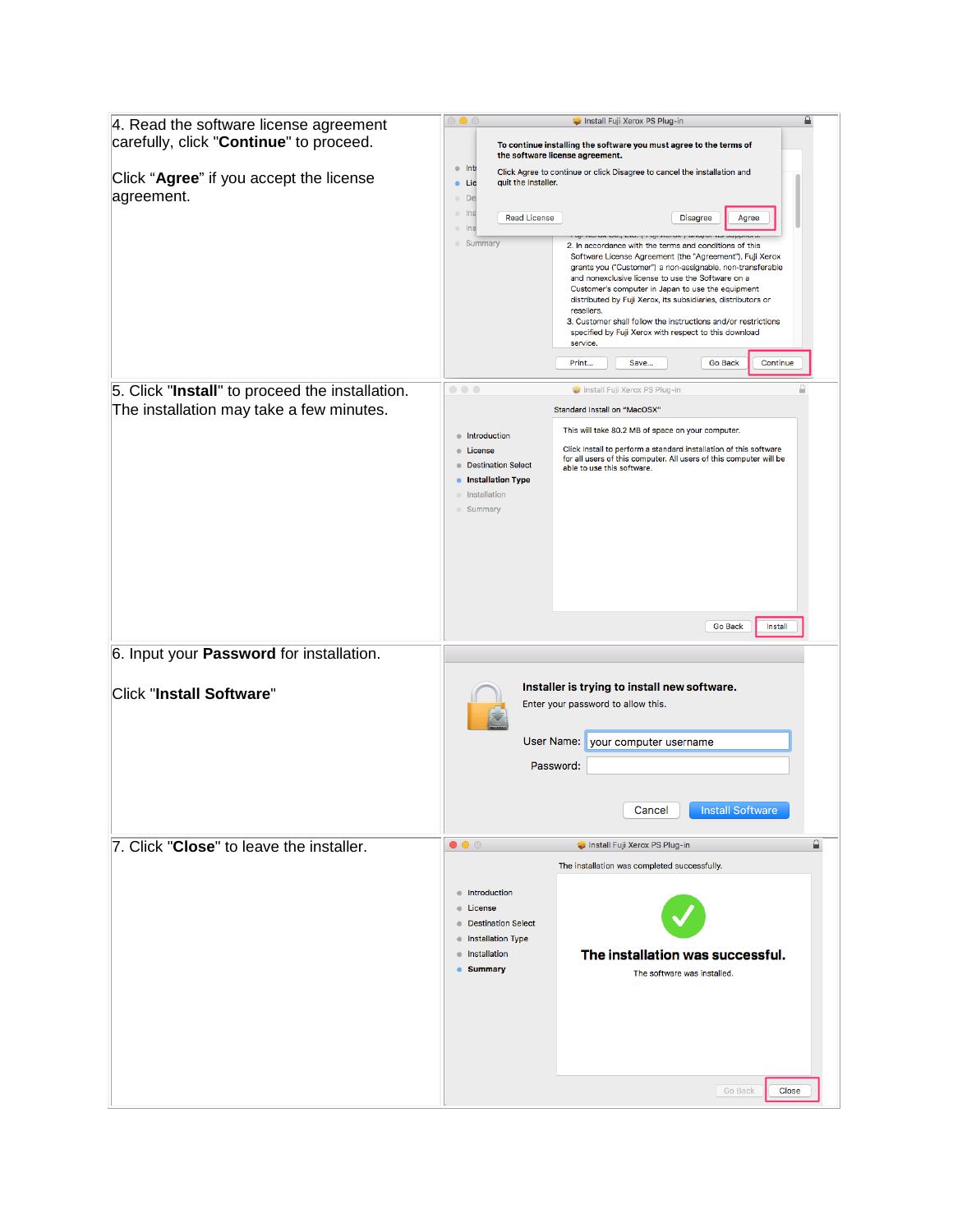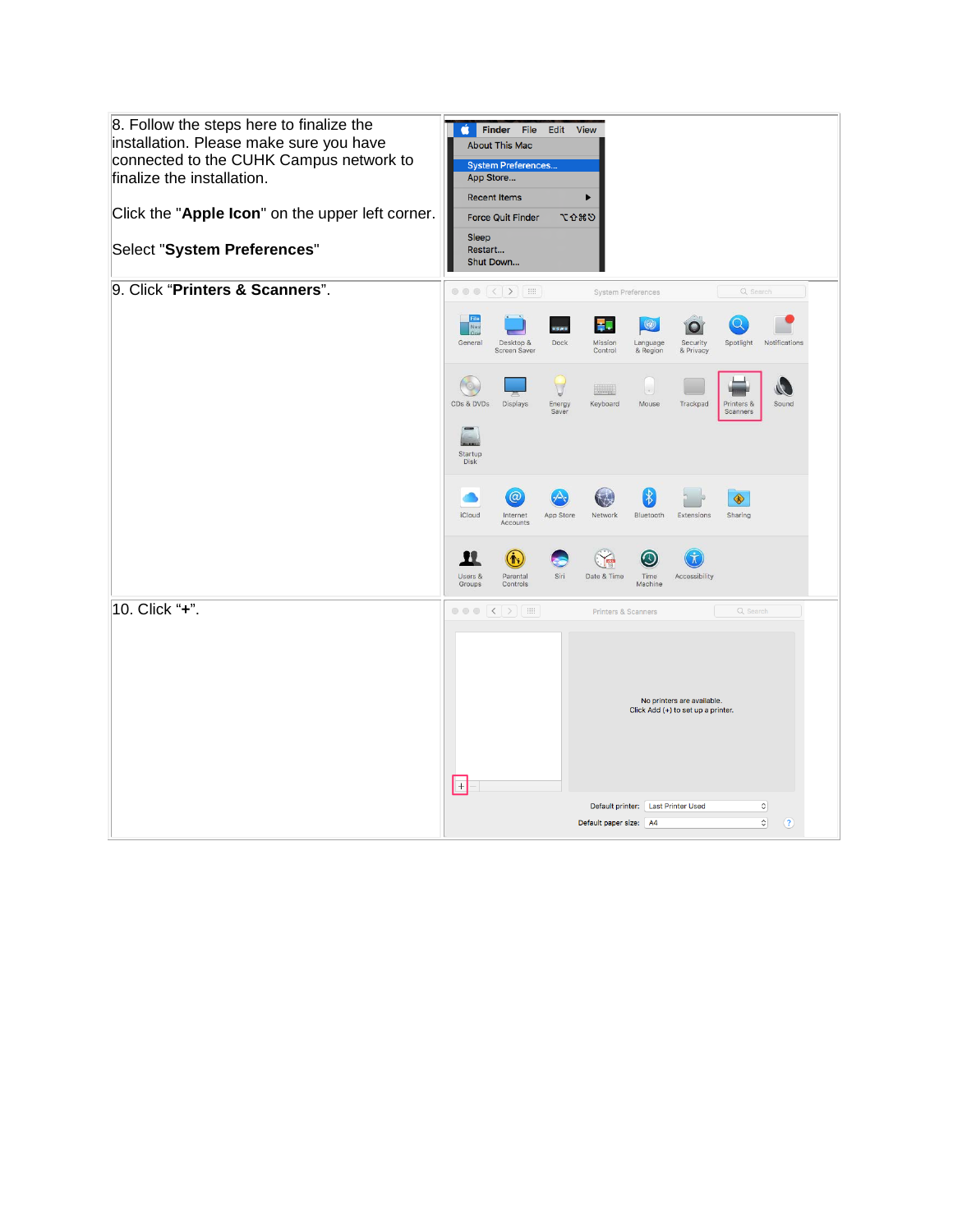|                                                   |                                       | 0<br>Add                                                    |               |  |
|---------------------------------------------------|---------------------------------------|-------------------------------------------------------------|---------------|--|
| 11. Click "IP".                                   |                                       | Q Search                                                    |               |  |
|                                                   | IP<br>Defau<br>ndows                  | Search                                                      |               |  |
|                                                   |                                       |                                                             |               |  |
|                                                   |                                       |                                                             |               |  |
|                                                   | Address:                              |                                                             |               |  |
|                                                   |                                       | Enter host name or IP address.<br>Line Printer Daemon - LPD |               |  |
|                                                   | Protocol:                             |                                                             | ≎             |  |
|                                                   | Queue:                                |                                                             |               |  |
|                                                   |                                       | Leave blank for default queue.                              |               |  |
|                                                   |                                       |                                                             |               |  |
|                                                   |                                       |                                                             |               |  |
|                                                   | Name:                                 |                                                             |               |  |
|                                                   | Location:                             |                                                             |               |  |
|                                                   | Use:                                  |                                                             | $\hat{\cdot}$ |  |
|                                                   |                                       |                                                             |               |  |
|                                                   |                                       |                                                             |               |  |
|                                                   |                                       | Add                                                         |               |  |
|                                                   |                                       |                                                             |               |  |
| 12. Input the following information.              |                                       |                                                             |               |  |
|                                                   |                                       |                                                             |               |  |
| <b>Protocol</b>                                   |                                       |                                                             |               |  |
| <b>Line Printer Daemon-LDP</b>                    |                                       |                                                             |               |  |
|                                                   |                                       |                                                             |               |  |
| <b>Address</b>                                    | $\circ \circ \circ$                   | Add                                                         |               |  |
| To install WMY LC - Self-Service Print Station 3, |                                       | Q Search                                                    |               |  |
| enter: "ssps3-wmylc.itsc.cuhk.edu.hk"             |                                       |                                                             |               |  |
|                                                   |                                       |                                                             |               |  |
|                                                   | IP<br>Default<br>Windows              | Searcl                                                      |               |  |
| To install WMY LC - Self-Service Print Station 4, |                                       |                                                             |               |  |
| enter: "ssps4-wmylc.itsc.cuhk.edu.hk"             | Address: ssps3-wmylc.itsc.cuhk.edu.hk |                                                             |               |  |
|                                                   |                                       | Valid and complete host name or address.                    |               |  |
| <b>Name</b>                                       | Protocol:                             | Line Printer Daemon - LPD                                   | ≎             |  |
|                                                   | Queue:                                |                                                             |               |  |
| To install WMY LC - Self-Service Print Station 3, |                                       | Leave blank for default queue.                              |               |  |
| enter: "WMY LC - Self-Service Print Station 3"    |                                       |                                                             |               |  |
|                                                   |                                       |                                                             |               |  |
| To install WMY LC - Self-Service Print Station 4, | Name:                                 | <b>WMY LC - Self Service Print Station 3</b>                |               |  |
| enter: "WMY LC - Self-Service Print Station 4"    | Location:                             |                                                             |               |  |
|                                                   |                                       |                                                             |               |  |
| <b>Location</b>                                   | Use:                                  | FX DocuCentre-VI C5571 v3018.103 PS                         | ≎             |  |
| <b>WMY Learning Commons</b>                       |                                       |                                                             |               |  |
|                                                   |                                       | Add                                                         |               |  |
| <b>Use</b>                                        |                                       |                                                             |               |  |
| It will detect the driver automatically, if not,  |                                       |                                                             |               |  |
| choose one of FX DocuCentre-VI C5571              |                                       |                                                             |               |  |
|                                                   |                                       |                                                             |               |  |
| Click "Add" to add the printer.                   |                                       |                                                             |               |  |
|                                                   |                                       |                                                             |               |  |